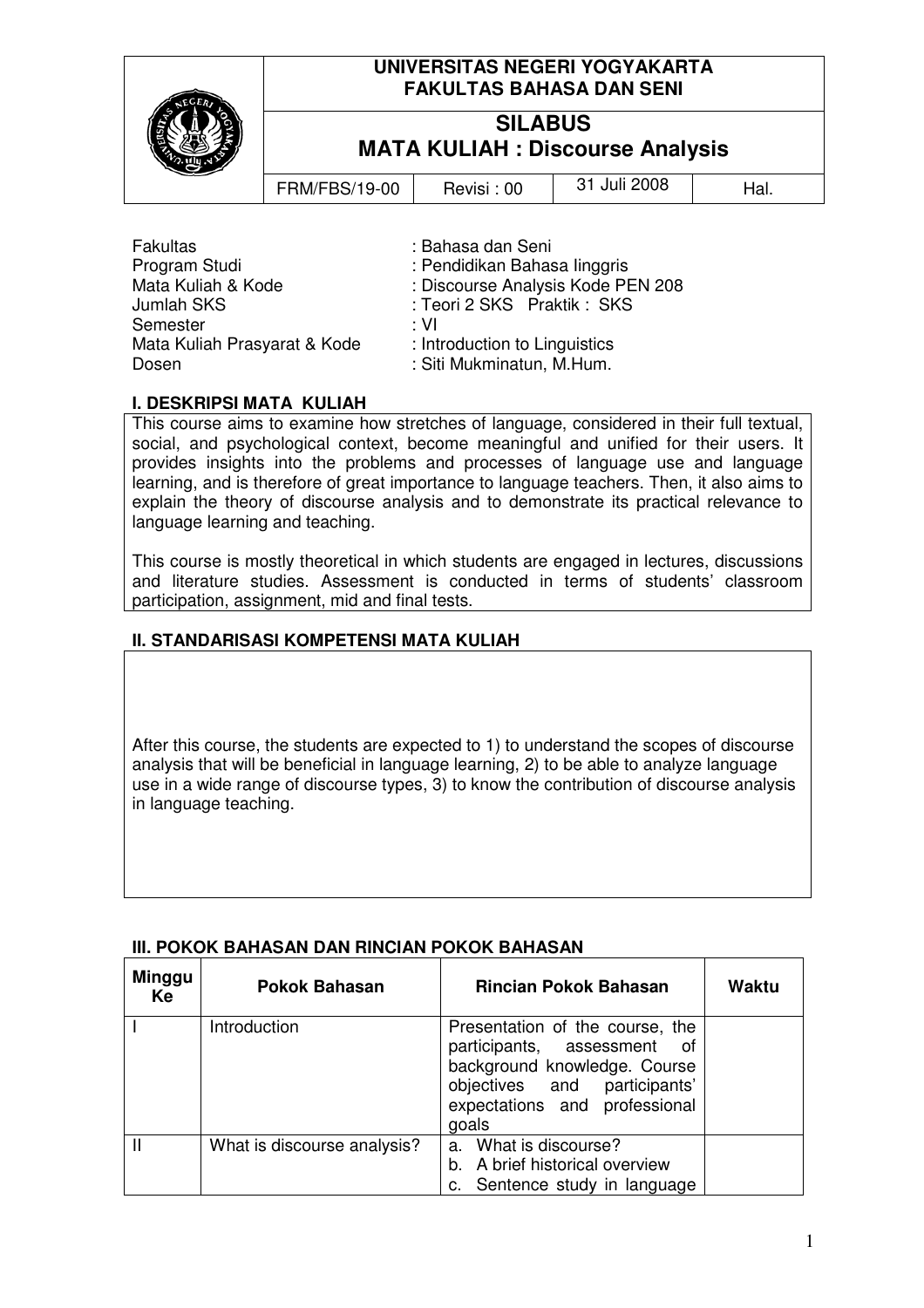

# **UNIVERSITAS NEGERI YOGYAKARTA FAKULTAS BAHASA DAN SENI**

# **SILABUS MATA KULIAH : Discourse Analysis**

FRM/FBS/19-00 Revisi : 00 31 Juli 2008 Hal.

|          |                                                  | teaching and linguistics              |
|----------|--------------------------------------------------|---------------------------------------|
|          |                                                  | d. Discourse and sentence             |
|          |                                                  | e. Discourse vs text                  |
|          |                                                  | f.<br>Language in and out of          |
|          |                                                  | context                               |
|          |                                                  | The scope of<br>discourse<br>g.       |
|          |                                                  | analysis                              |
|          |                                                  | Spoken vs written language<br>h.      |
|          |                                                  | <b>Assignment 1 distributed</b>       |
| Ш        | Discourse analysis and<br>$\bullet$              | <b>Assignment 1 due</b>               |
|          | grammar                                          | a. Grammatical cohesion and           |
|          | Discourse<br>analysis<br>and<br>$\bullet$        | textuality                            |
|          | vocabulary                                       | b. Lexical cohesion                   |
|          |                                                  | <b>Assignment 2 distributed</b>       |
| IV       | Discourse structure                              | <b>Assignment 2 due</b>               |
|          |                                                  | a. Discourse Structure                |
|          |                                                  | b. Conversation Analysis              |
|          |                                                  | c. Interaction and Transaction        |
|          |                                                  | Talk                                  |
|          |                                                  | <b>Assignment 3 distributed</b>       |
| $\vee$   | Information structure<br><b>Assignment 3 due</b> |                                       |
|          |                                                  | Given and new information<br>a.       |
|          |                                                  | Theme and rheme<br>b.                 |
|          |                                                  | <b>Assignment 4 distributed</b>       |
| VI       | Propositional<br>Genre<br>and                    | <b>Assignment 4 due</b>               |
|          | Analysis                                         | Genre<br>а.                           |
|          |                                                  | Types of genre<br>b.                  |
|          |                                                  | Propositional analysis<br>c.          |
|          |                                                  | <b>Assignment 5 distributed</b>       |
| VII-VIII | Coherence and Speech<br>$\bullet$                | <b>Assignment 5 due</b>               |
|          | acts                                             | Functional analysis and<br>a.         |
|          | Review                                           | coherence                             |
|          |                                                  | b. Speech act theory: Austin &        |
|          |                                                  | Searle                                |
|          |                                                  | Declaration and<br>c.                 |
|          |                                                  | performatives                         |
|          |                                                  | <b>Assignment 6 distributed</b><br>d. |
| IX       |                                                  | <b>Mid Term Examination</b>           |
| X        | Knowledge in Discourse                           | <b>Review</b>                         |
|          |                                                  | <b>Background Knowledge</b><br>a.     |
|          |                                                  | Frame theory<br>b.                    |
|          |                                                  | Schema Theory<br>C.                   |
| $XI-XII$ | Conversational<br>Principles:                    | observing maxims<br>a.                |
|          | cooperation                                      | flouting the cooperative<br>b.        |
|          |                                                  | principles                            |
|          |                                                  | relevance theory<br>c.                |
|          |                                                  | <b>Assignment 7 distributed</b>       |
| XIII     | Conversation<br>Principles:                      | <b>Assignment 7 due</b>               |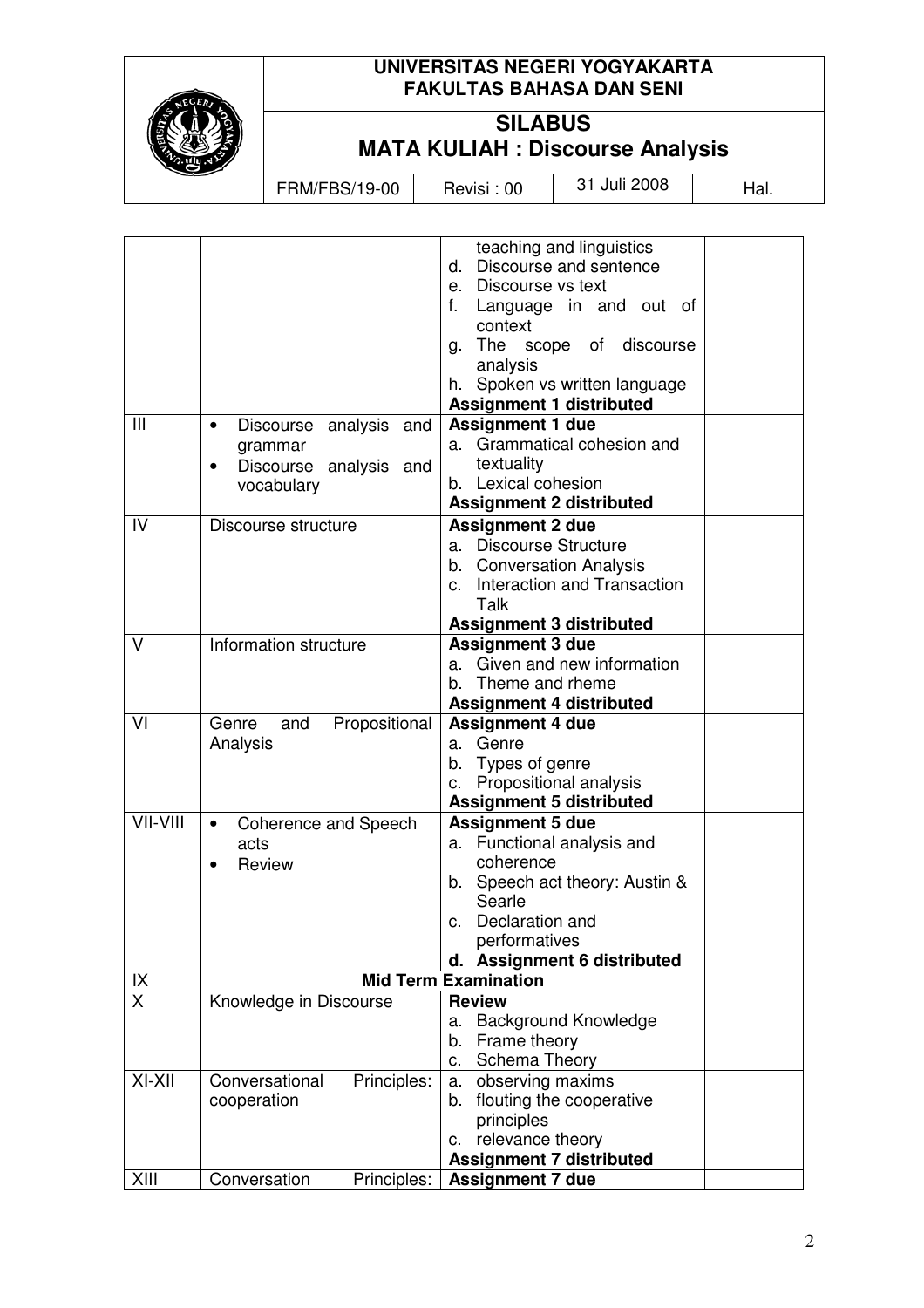

# **SILABUS MATA KULIAH : Discourse Analysis**

FRM/FBS/19-00 Revisi : 00 31 Juli 2008 Hal.

|     | <b>Politeness</b>                     | negative politeness<br>a.       |  |
|-----|---------------------------------------|---------------------------------|--|
|     |                                       | positive politeness<br>b.       |  |
|     |                                       | maxims of politeness<br>c.      |  |
|     |                                       | The social basis of<br>d.       |  |
|     |                                       | conversational principles       |  |
|     |                                       | <b>Assignment 8 distributed</b> |  |
| XIV | Intercultural<br>Discourse and        | <b>Assignment 8 due</b>         |  |
|     | communication                         | Concepts and samples of         |  |
|     |                                       | intercultural communication     |  |
|     |                                       | <b>Assignment 9 distributed</b> |  |
| XV  | Discourse in<br>language<br>$\bullet$ | <b>Assignment 9 due</b>         |  |
|     | learning and teaching                 | Two approaches to               |  |
|     | Developing<br>discourse               | developing discourse skills     |  |
|     | competence                            | The early years                 |  |
|     |                                       | School years                    |  |
| XVI |                                       | <b>Review</b>                   |  |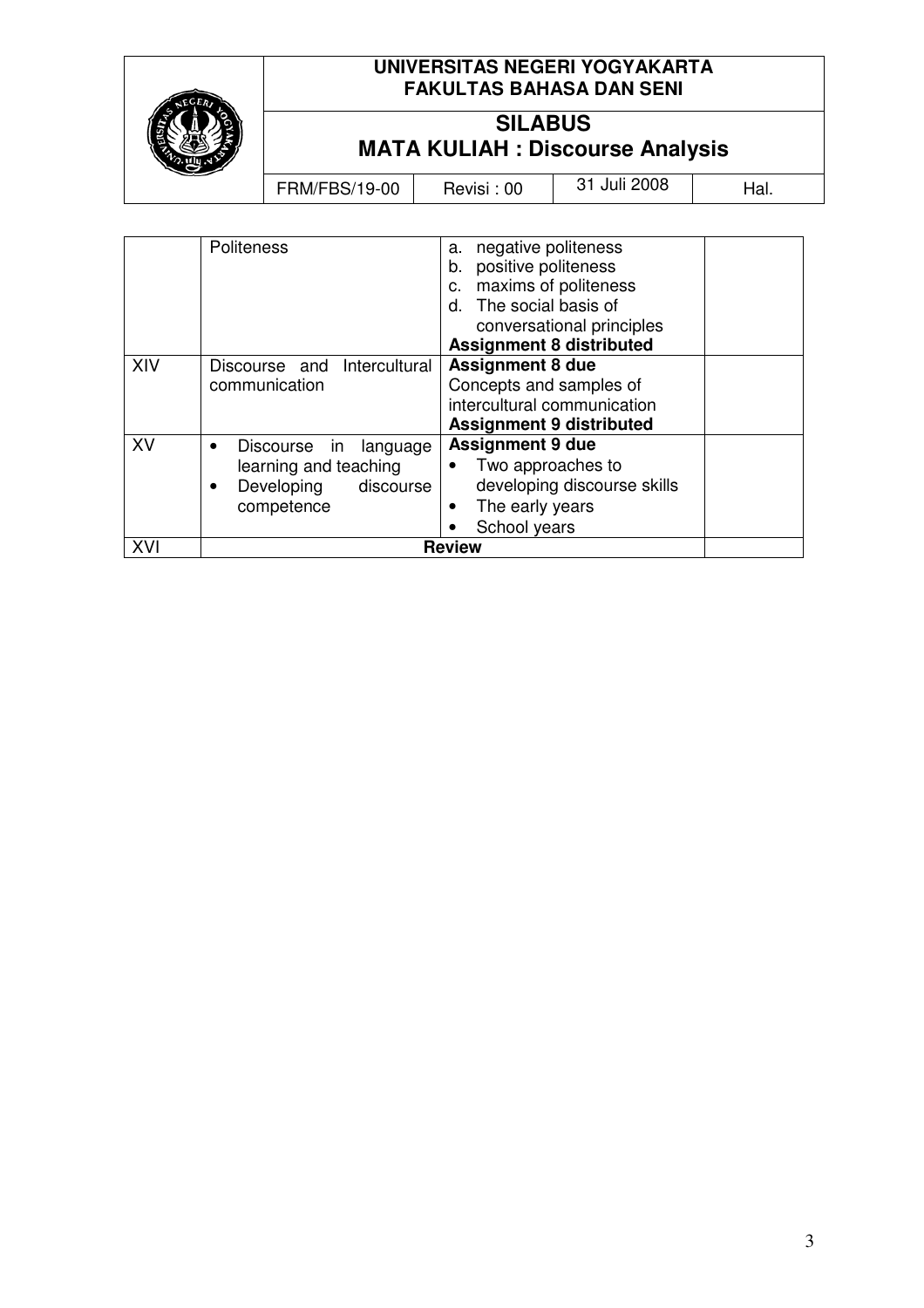

# **SILABUS MATA KULIAH : Discourse Analysis**

FRM/FBS/19-00 Revisi : 00 31 Juli 2008 Hal.

# **IV. REFERENSI/ SUMBER BAHAN**

# **A. Wajib :**

Nunan, 1993. Introducing Discourse Analysis. Penguin English.

McCharty, 2000. Dicourse Analysis for Language Teachers.

# **B. Anjuran :**

Cook, Guy. 1989. *Discourse: Language Teaching-A scheme for Teacher Education*. OUP. Coulthard, Malcolm. 1985. *An Introduction to Discourse Analysis*. Longman Cutting, Joan. 2002. *Pragmatics and Discourse*. London: Routledge. Stubbs, Michael.1989. *Discourse Analysis*: The Sociolinguistic Analysis of Natural Language. Oxford: Basil Blackwell Ltd. Sumarlam. Analisis Wacana: *Teori dan Praktik*. Surakarta: Pustaka Cakra

### **V. EVALUASI**

| <b>No</b> | Komponen Evaluasi        | Bobot (%) |
|-----------|--------------------------|-----------|
|           | Attendance               | 10%       |
| 2         | Assignments              | 15%       |
| 3         | Classroom participation  | 15%       |
| 4         | Mid Term                 | 25%       |
| 5         | <b>Final Examination</b> | 35%       |
| Jumlah    |                          | 100%      |

### **COURSE EXPECTATIONS**

- 1. The course will also cover the discourse of/in ads, TV, film, internet, bodies, cities. Your research projects can investigate any discourse in any medium. Research on "new media" is particularly topical.
- 2. Students are expected to attend all classes and to arrive on time so that classes may begin promptly. You are not allowed to join the class if you are late more than 15 minutes. Announcements will be made at the beginning or end of classes regarding the assigned readings and the expectations for exams and assignments.
- 3. Students are expected to submit the assignments of the questions given the previous week. There is no excuse to be late. Earlier submission is welcomed.
- 4. Students are welcomed to submit questions and comments via e-mail or facebook (inbox not wall). Please keep in mind when sending your message I can only respond to questions that can be answered in a sentence or two. Questions requiring longer replies should be asked in class or during office hours. Email address: Siti\_mukminatun@yahoo.com or
- 5. Students have to attend to both tests.

### **Topics and Readings**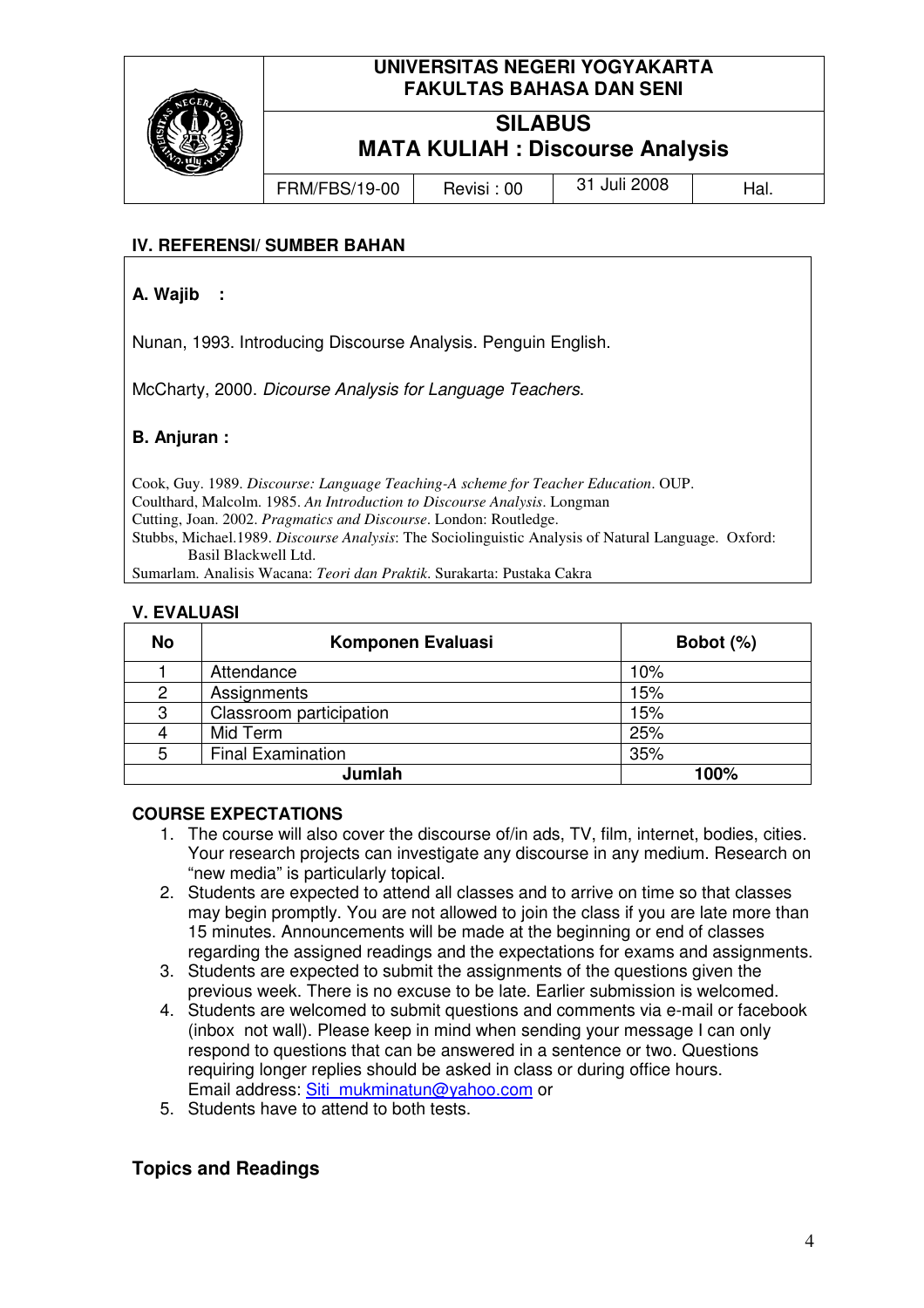

# **SILABUS MATA KULIAH : Discourse Analysis**

FRM/FBS/19-00 Revisi : 00 31 Juli 2008 Hal.

### **I. What is discourse analysis?**

- a. What is discourse?
- b. A brief historical overview
- c. Sentence study in language teaching and linguistics
- d. Discourse and sentence
- e. Discourse vs text
- f. Language in and out of context
- g. The scope of discourse analysis
- h. Spoken vs written language

#### Readings:

Cook, 1989. Discourse. OUP. Chapter I Nunan, 1993. Introducing Discourse Analysis. Penguin English. Chapter 1 McCharty, 2000. Dicourse Analysis for Language Teachers. Ch. 1 Stubbs, 1989. Discourse Analysis: The sociolinguistic analysis of natural language. Basil Blackwell. Chapter 1

#### **II. Discourse analysis and grammar, discourse analysis and vocabulary**

- a. Grammatical cohesion and textuality
- b. Lexical cohesion

#### Readings:

Nunan, 1993. Introducing Discourse Analysis. Penguin English. Chapter 2, P. 21-28 McCharty, 2000. Dicourse Analysis for Language Teachers. Ch. 2 and 3 Cook, 1989. Discourse. OUP. Chapter 2 Cutting, Joan. 2002. Pragmatics and Discourse. London: Routledge Chapter 1, P 8-15 Halliday. 1976. Cohesion in English

#### **III. Discourse structure**

- a. Discourse Structure
- b. Conversation Analysis
- c. Interaction and Transaction Talk

#### Readings:

Cook, 1989. Discourse. OUP. Chapter 4, P. 44 McCharty, 2000. Dicourse Analysis for Language Teachers. Ch. 2 (2.3) Nunan, 1993. Introducing Discourse Analysis. Penguin English. Chapter 2, P. 32-45 Stubbs, 1989. Discourse Analysis: The sociolinguistic analysis of natural language. Basil Blackwell. Chapter 2 and 7

#### **IV. Information structure**

- a. Given and new information
- b. Theme and rheme

Readings: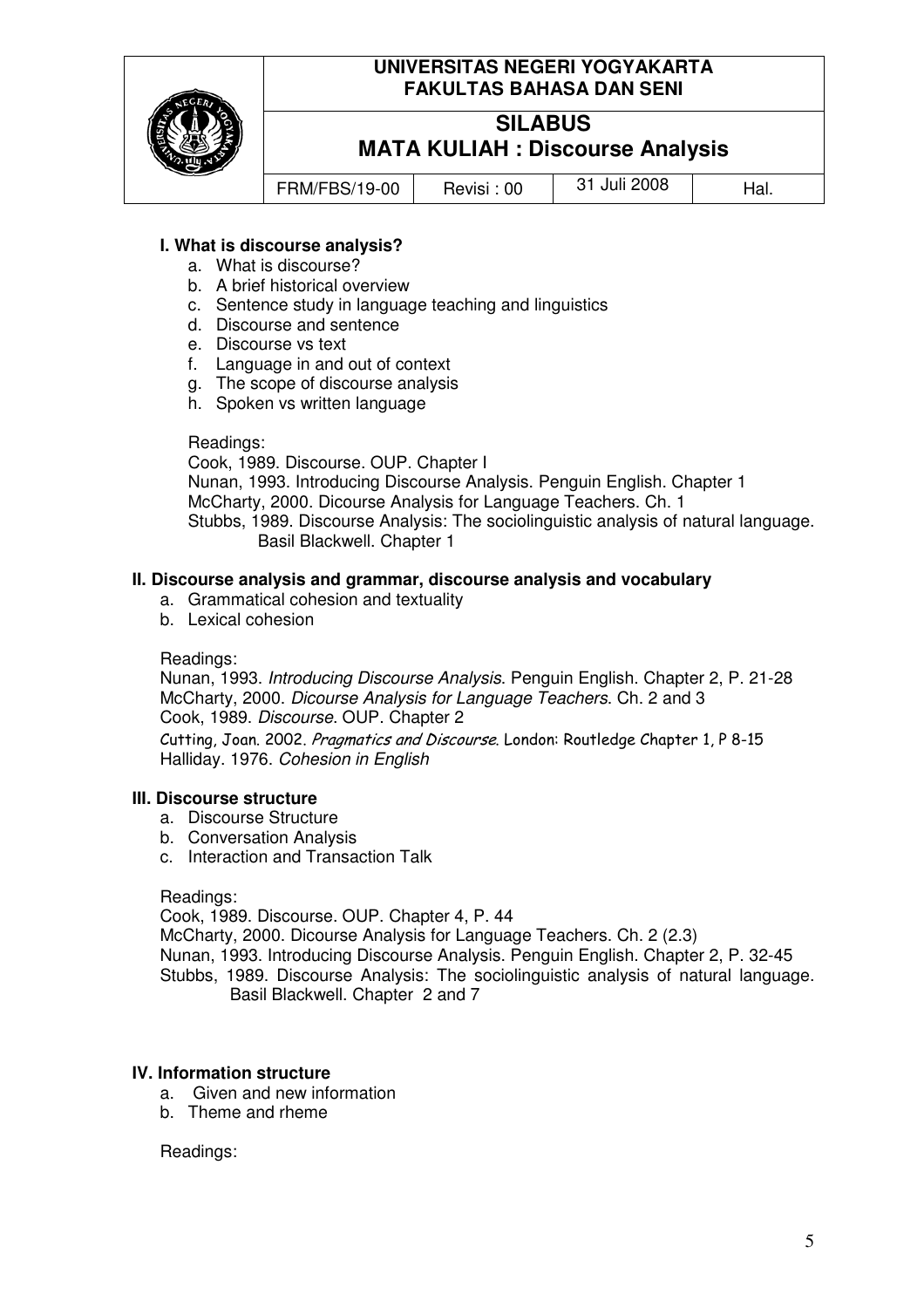

# **SILABUS MATA KULIAH : Discourse Analysis**

FRM/FBS/19-00 Revisi : 00 31 Juli 2008 Hal.

# **V. Genre and Propositional Analysis**

- 1. Genre
- 2. Types of genre
- 3. Propositional analysis

#### Readings:

Nunan, 1993. Introducing Discourse Analysis. Penguin English. Chapter 2, P. 48-54 McCharty, 2000. Dicourse Analysis for Language Teachers. Ch. 6

### **VI. Coherence and Speech act**

- a. Functional analysis and coherence
- b. Speech act theory: Austin & Searle
- c. Declaration and performatives

# **Readings**

Austin. Speech act Cook, 1989. Discourse. OUP. Chapter 35-49 Coulthard, 1985. An Introduction to Discourse Analysis. Ch. 2 Cutting, Joan. 2002. Pragmatics and Discourse. London: Routledge P. 15-22 Nunan, 1993. Introducing Discourse Analysis. Penguin English. Chapter 2, P. 59- Searle. 1969. Speech Acts. Stubbs, 1989. Discourse Analysis: The sociolinguistic analysis of natural language. Basil Blackwell Chapter 8

### **VII. Knowledge in Discourse**

- 1. Background Knowledge
- 2. Frame theory
- 3. Schema Theory

#### Readings:

Nunan, 1993. Introducing Discourse Analysis. Penguin English. Chapter 3. P. 67-72 Cook, 1989. Discourse. OUP. Chapter 6

### **VII. Conversational Principles: cooperation**

- a. observing maxims
- b. flouting the cooperative principles
- c. relevance theory

Readings: Cook, 1989. Discourse. OUP. Chapter 3 Coulthard, 1985. An Introduction to Discourse Analysis. Ch. 2 Cutting, Joan. 2002. Pragmatics and Discourse. London: Routledge. P33-43

### **IX. Conversation Principles: Politeness**

- a. negative politeness
- b. positive politeness